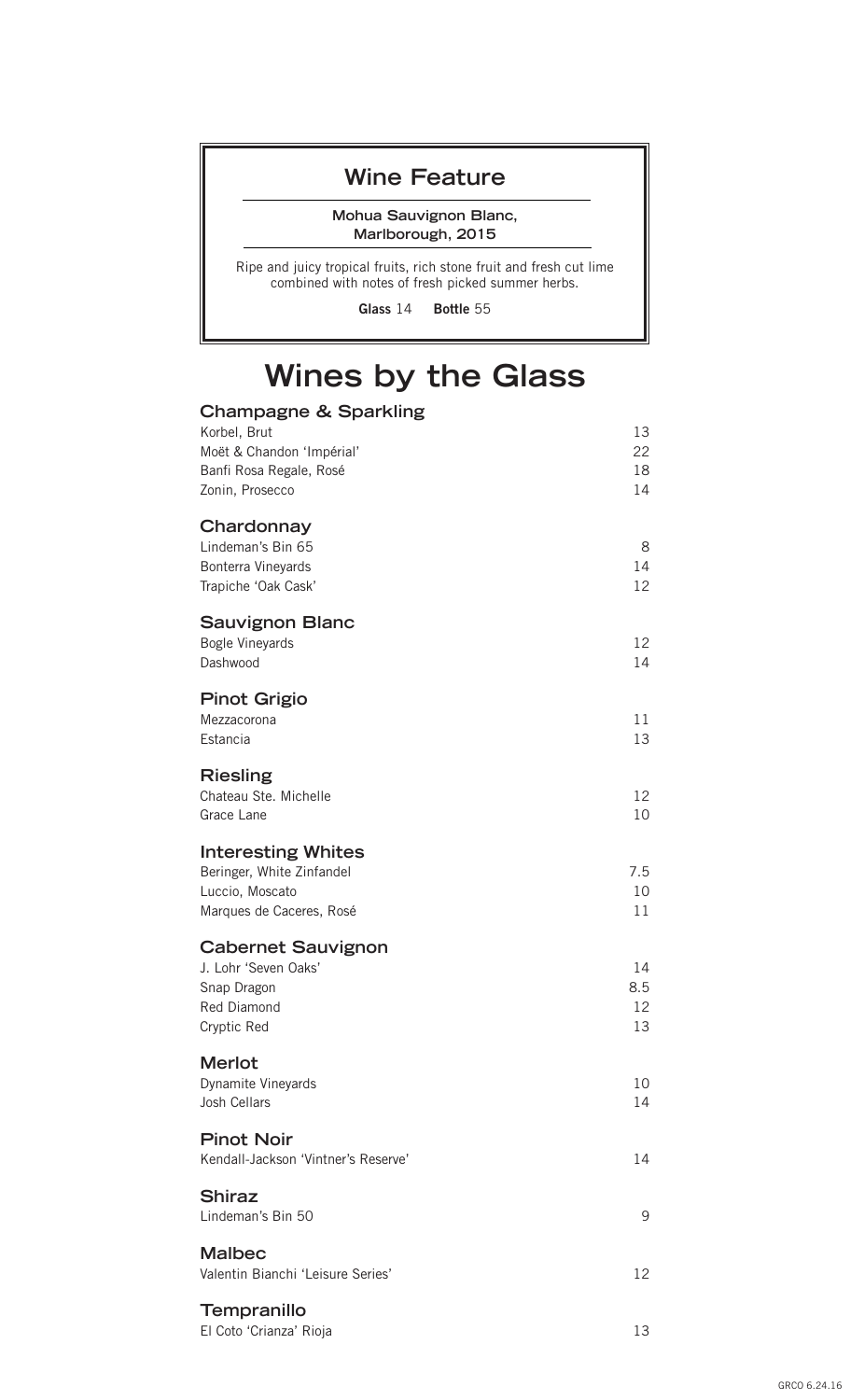## **Champagne & Sparkling**

| Domaine Chandon, Blanc de Noirs        | Carneros             | <b>NV</b> | 65  |
|----------------------------------------|----------------------|-----------|-----|
| Moët & Chandon 'Impérial'              | Épernay              | <b>NV</b> | 110 |
| Moët & Chandon 'Dom Pérignon'          | Épernay              | 2004      | 250 |
| Veuve Clicquot Ponsardin, Yellow Label | Reims                | <b>NV</b> | 120 |
| Santa Margherita, Prosecco             | Italy                | <b>NV</b> | 75  |
| Lucien Albrecht, Brut Rosé             | Alsace               | <b>NV</b> | 68  |
| Chardonnay                             |                      |           |     |
| Rodney Strong                          | Sonoma County        | 2012      | 51  |
| Jordan Vineyards & Winery              | Russian River Valley | 2012      | 85  |
| Trapiche 'Oak Cask'                    | Mendoza              | 2013      | 47  |
| Bonterra Vineyards                     | Mendocino County     | 2014      | 55  |
| Kendall-Jackson 'Vintner's Reserve'    | California           | 2013      | 49  |
| Sonoma-Cutrer                          | Russian River Valley | 2013      | 70  |
| Clos du Bois 'Calcaire'                | Russian River Valley | 2012      | 75  |
| Folie à Deux, Ménage à Trois           | California           | 2013      | 48  |
| Joel Gott 'Unoaked'                    | California           | 2014      | 55  |
| 'A' by Acacia                          | California           | 2013      | 44  |
| Ferrari-Carano                         | Alexander Valley     | 2012      | 79  |
| Grgich Hills                           | Napa Valley          | 2012      | 115 |
| Lindeman's Bin 65                      | Australia            | 2015      | 31  |
| <b>Cakebread Cellars</b>               | Napa Valley          | 2012      | 120 |
| Rodney Strong 'Chalk Hill'             | Chalk Hill           | 2014      | 70  |
| Mer Soleil 'Silver'                    | Monterey             | 2013      | 68  |
| Far Niente                             | Napa Valley          | 2013      | 125 |
| Kunde Estate                           | Sonoma County        | 2013      | 64  |
| Casa Lapostolle                        | Casablanca Vineyard  | 2013      | 57  |
| Buena Vista Winery                     | Carneros             | 2011      | 69  |
| Chateau Ste. Michelle 'Indian Wells'   | Columbia Valley      | 2014      | 64  |
| Franciscan 'Oakville Estate'           | Napa Valley          | 2013      | 68  |
| Stags' Leap Winery                     | Napa Valley          | 2013      | 89  |
| Louis Jadot, Pouilly-Fuisse            | <b>Burgundy</b>      | 2014      | 76  |
| Chateau Montelena                      | Napa Valley          | 2011      | 125 |
| <b>Sauvignon Blanc</b>                 |                      |           |     |
| Bogle Vineyards                        | California           | 2013      | 47  |
| Dashwood                               | Marlborough          | 2014      | 55  |
| Hanna Winery                           | Russian River Valley | 2014      | 65  |
| Ferrari-Carano, Fumé Blanc             | Sonoma County        | 2014      | 61  |
| Rodney Strong 'Charlotte's Home'       | Sonoma County        | 2014      | 52  |
| Château de Sancerre                    | Sancerre             | 2013      | 84  |
|                                        |                      |           |     |
| <b>Pinot Grigio &amp; Pinot Gris</b>   |                      |           |     |
| Francis Coppola 'Diamond Collection'   | Monterey County      | 2014      | 56  |
| Santa Margherita                       | Alto Adige           | 2014      | 69  |
| Mezzacorona                            | Dolomiti             | 2014      | 43  |
| King Estate, Pinot Gris                | Oregon               | 2014      | 56  |
| Bollini                                | Trentino             | 2013      | 53  |
| Estancia                               | California           | 2014      | 51  |
| Ruffino 'Lumina'                       | Italy                | 2014      | 35  |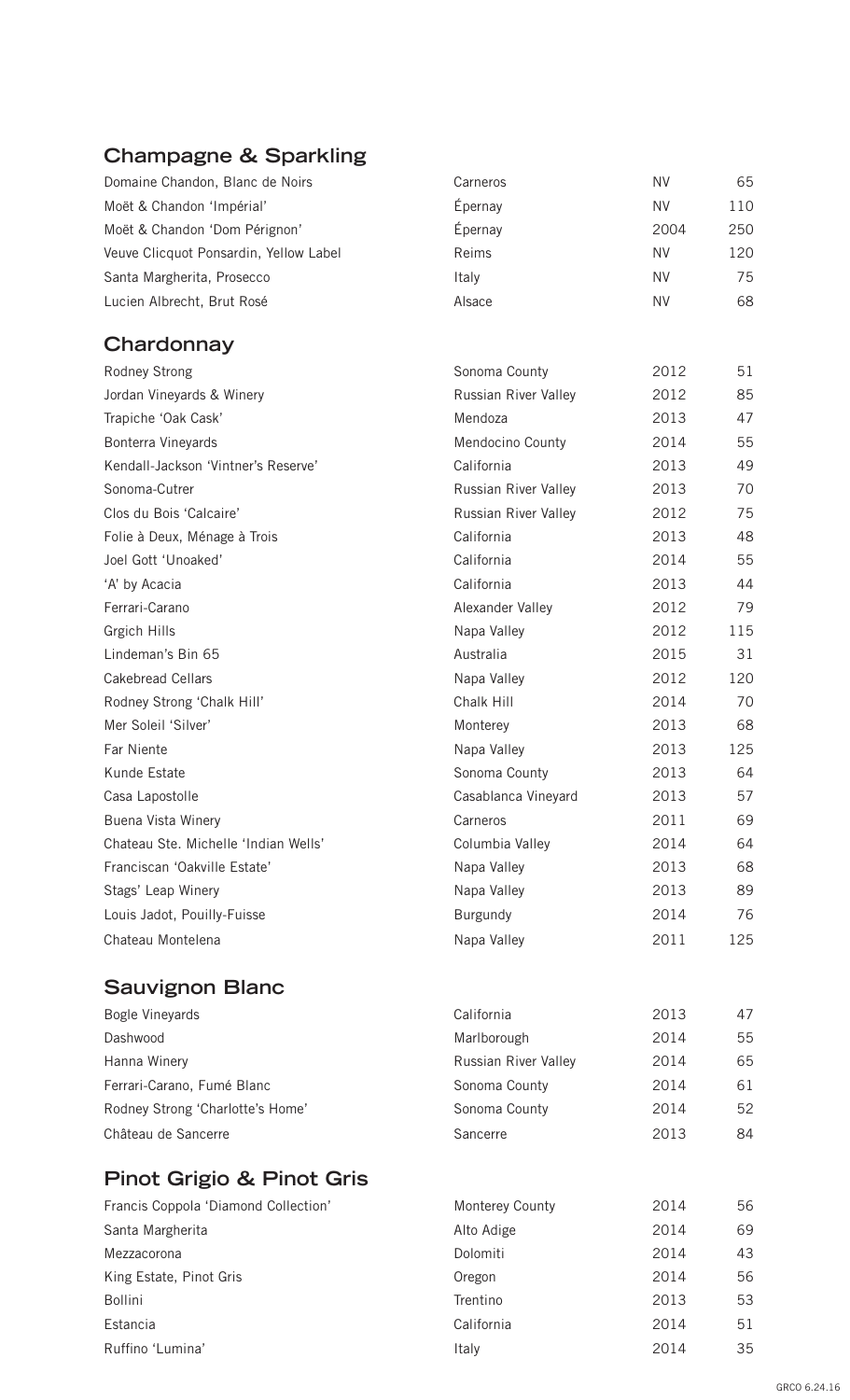### **Interesting Whites**

| Pine Ridge, Chenin Blanc-Viognier        | Napa Valley     | 2013 | 49 |
|------------------------------------------|-----------------|------|----|
| Luccio, Moscato                          | Piedmont        | 2014 | 39 |
| Conundrum                                | California      | 2013 | 69 |
| Fetzer, Gewürztraminer                   | California      | 2012 | 38 |
| Saint M, Riesling                        | Pfalz, Germany  | 2013 | 50 |
| Beringer, White Zinfandel                | California      | 2016 | 29 |
| Jekel Vineyards, Riesling                | Monterey        | 2012 | 53 |
| Chateau Ste. Michelle, Riesling          | Columbia Valley | 2013 | 47 |
| Wente Vineyards 'Riverbank', Riesling    | Arroyo Seco     | 2013 | 43 |
| Pacific Rim, Sweet Riesling              | Columbia Valley | 2014 | 47 |
| Martin Códax, Albariño                   | Rias Baixas     | 2013 | 52 |
| Chateau Ste. Michelle 'Eroica', Riesling | Columbia Valley | 2011 | 79 |
| Schloss Vollrads, Spatlese               | Germany         | 2010 | 89 |
| Grace Lane, Riesling                     | Washington      | 2013 | 39 |
| Marques de Caceres, Rosé                 | Rioja           | 2014 | 43 |
| Trivento 'Reserve', Torrontes            | Argentina       | 2014 | 44 |
| Ontanon 'Vetiver', Blanco                | Rioja           | 2012 | 45 |

### **Cabernet Sauvignon & Proprietary Blends**

| Caymus Vineyards                   | Napa Valley      | 2013 | 175 |
|------------------------------------|------------------|------|-----|
| Red Diamond                        | Columbia Valley  | 2012 | 47  |
| J. Lohr 'Seven Oaks'               | Paso Robles      | 2013 | 55  |
| Alexander Valley Vineyards         | Alexander Valley | 2013 | 66  |
| Penfolds Rawson's Retreat          | South Australia  | 2014 | 33  |
| L de Lyeth                         | Sonoma County    | 2011 | 51  |
| 14 Hands                           | Washington       | 2013 | 45  |
| Irony                              | Napa Valley      | 2012 | 53  |
| William Hill Estate Winery         | Napa Valley      | 2012 | 95  |
| Jordan                             | Alexander Valley | 2011 | 139 |
| Silver Oak                         | Alexander Valley | 2010 | 152 |
| Estancia Meritage                  | Paso Robles      | 2012 | 95  |
| Opus One                           | Napa Valley      | 2011 | 299 |
| <b>Hess Select</b>                 | California       | 2012 | 59  |
| Hogue Cellars                      | Columbia Valley  | 2013 | 48  |
| Louis M. Martini                   | Sonoma           | 2011 | 70  |
| J. Lohr 'Hilltop Vineyard'         | Paso Robles      | 2012 | 90  |
| Franciscan Magnificat              | Napa Valley      | 2011 | 145 |
| Caymus 'Special Select'            | Napa Valley      | 2012 | 250 |
| Snap Dragon                        | California       | 2013 | 33  |
| R Collection by Raymond            | California       | 2014 | 49  |
| Cryptic Red                        | California       | 2012 | 51  |
| Alexander Valley Vineyards 'Cyrus' | Alexander Valley | 2010 | 125 |
| <b>Girard Artistry</b>             | Napa Valley      | 2012 | 122 |
| Gnarly Head, Red Blend             | Lodi             | 2013 | 47  |
| Paraduxx, Red Blend                | Napa Valley      | 2012 | 118 |
| Inglenook 'Rubicon' Red            | Rutherford       | 2014 | 285 |